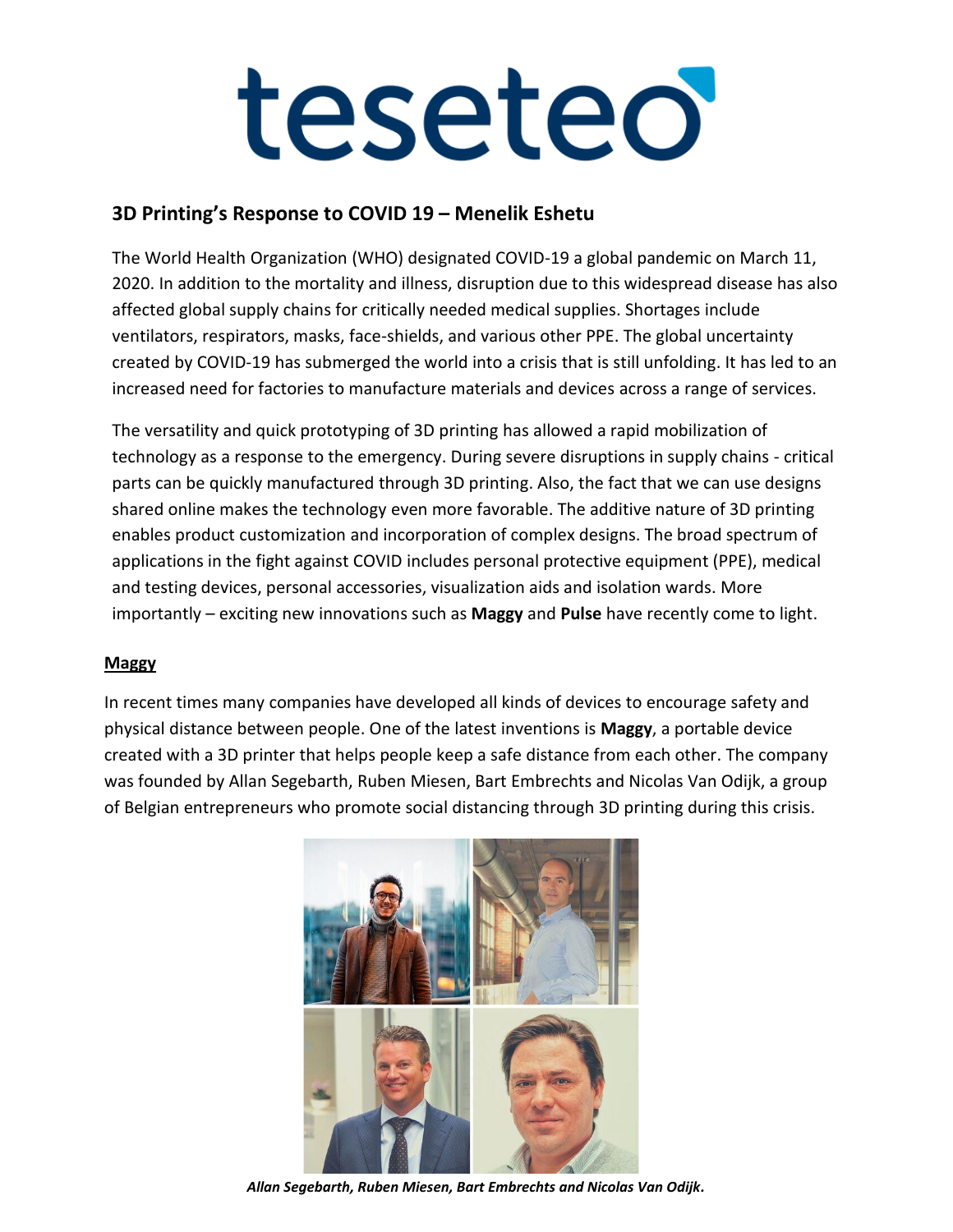**Maggy** works by sending vibrations and sounds when a person approaches too close to your device. It has the latest generation of Bluetooth 5.2 chips allowing for precision of around 10-15 centimeters. It also integrates a rechargeable battery that can last up to 5 consecutive days. **Maggy** fits into a pocket or can be worn on a belt loop. It will detect other **Maggy** devices and warn the wearer if someone is too close. There is no need to download a mobile application unless you want to detect other Bluetooth devices such as smartphones and smartwatches, change the alarm sounds, or look at social distance scores. The device has the advantage of being secure since no registration is necessary,and no user data can be collected.



Organizations, enterprises and governments can get access to the **Maggy** web platform which enables the contact tracing module - allowing people to monitor social distancing compliancy of their workforce and swiftly react in case of an infection. It is a great device for companies and organizations to provide their employees with an easy way to keep their work environment safe. It will help everyone keep a good social distance in factories, shops, museums, cultural sites, elderly homes or during family visits. **Maggy** works everywhere, both indoor and outdoor. Initially, **Maggy** was targeted for professional users. The device allows employees to maintain a safe distance from other people in the office. But museums and zoos could also lend a device to visitors for the duration of their visit. This increases the use of the device in other sectors and in the future - private individuals will also be able to use **Maggy**.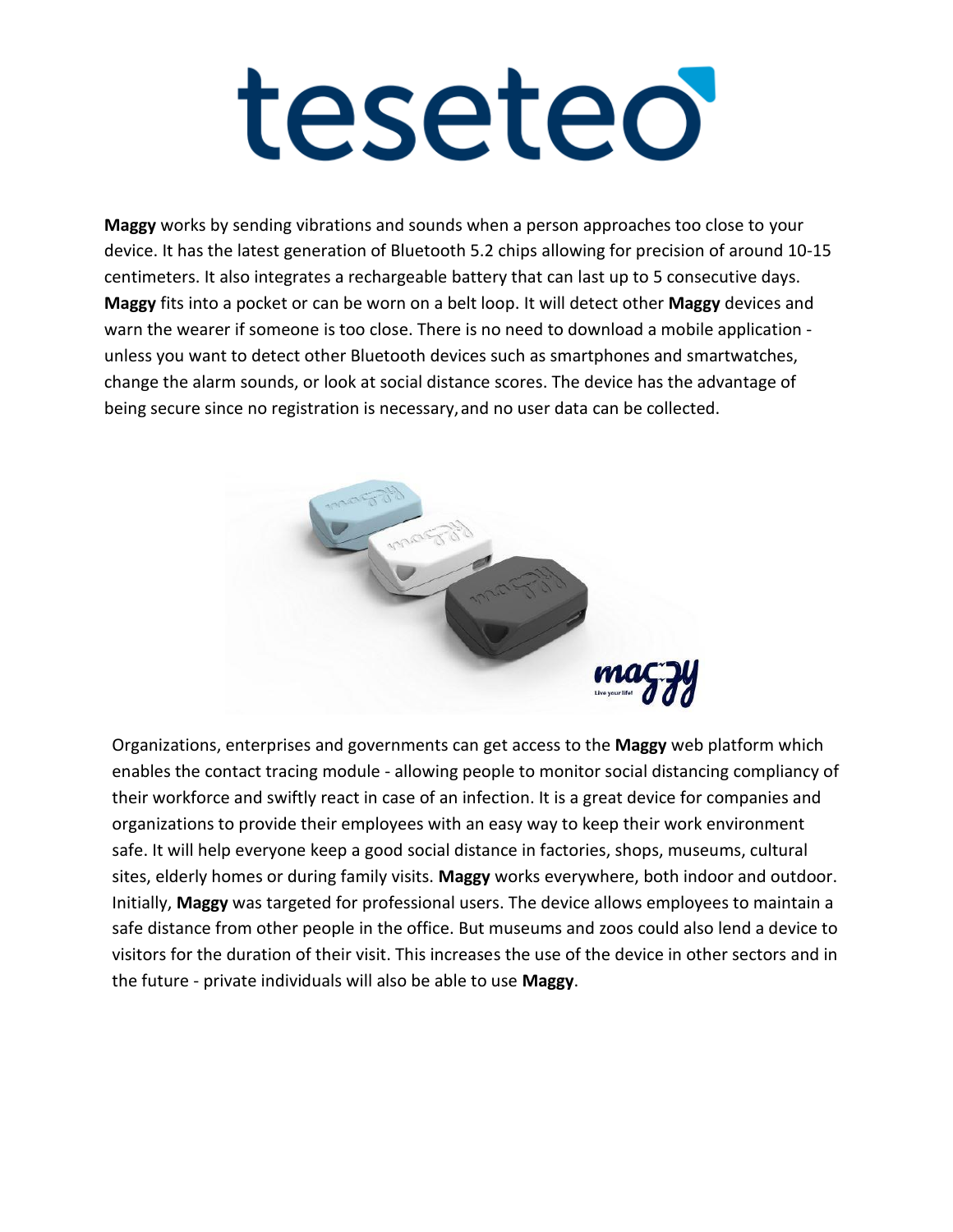### **Pulse**

We have been instructed time and time again that we should not touch our face with our fingers to limit our chances of contracting COVID-19. However, it's not always easy to avoid this reflex and for that reason NASA has released a 3D printed necklace designed to help us stop touching our face. The necklace has a proximity sensor with a 12-inch range and a coin vibration motor, that activates when you move your hand towards your head. The closer your fingers are, the more intense the vibrations get. You can find the list of parts you need, CAD designs to 3D print the case and directions on how to make the necklace for free online. NASA said it designed **Pulse** to be affordable and easy to put together. But we shouldn't forget that it's supposed to work alongside other coronavirus-prevention measures, such as maintaining distance and mask.



### **Proximity Dress**

This is not the first time 3D printing has been used in the world of fashion. Projects have showcased the incredible design, freedom and innovation that can be achieved with 3D printing. Anouk Wipprecht works in the emerging field of Fashion Tech, which combines fashion design with engineering, science and user experience design. Using 3D printing technology, Anouk designed a dress, called the **Proximity Dress**, which creates physical barriers when a person is detected in the immediate surroundings of the wearer. To create this barrier, the dress integrates sensors that can detect movement. Therefore, as it detects movement, using a robotic 3D printed hip mechanism built into the dress and a resin 3D printed transparent collar with integrated sensors, the dress extends to create a barrier. This innovation has shown that any industry can have its own solution for COVID-19.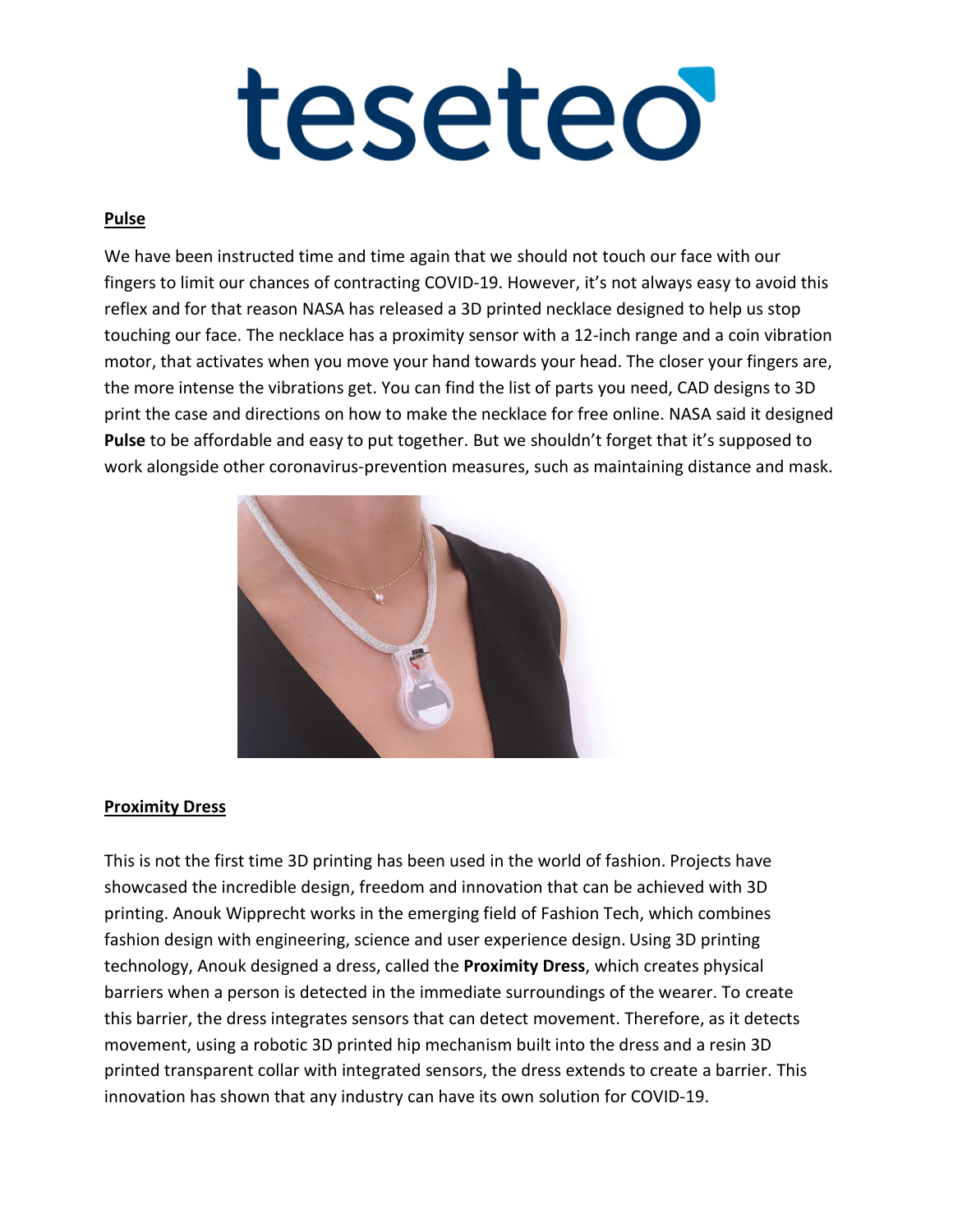### **Nasal Swabs**

The nasopharyngeal (nasal) swab is a critical component of the COVID-19 testing kit. Supply chains remain greatly impacted by the pandemic; therefore, 3D printed nasal swabs provide a cost-efficient and fast alternative to the standard swabs used for COVID-19 testing kits.



A research team from the School of Engineering at the University of Wolverhampton has taken these medical devices to the next level. They have developed a 3D printed smart swab that can self-adjust to make the awkward swabbing process more comfortable for the patient. Millions of people around the world have experienced the painful or uncomfortable sensation of having a plastic swab shoved up their noses. This is because, to date, nasopharyngeal (nasal) swabbing is the most prevalent form of testing for COVID-19. The new self-adjusting nasal swab design could alleviate the discomfort of the testing process by essentially shrinking to better fit a nose.

### **Face Shields**

One of the challenges hospital staff are facing during the COVID-19 pandemic is the shortage of masks, face shields and other forms of personal protective equipment (PPE). Consequently, 3D printing technologies are being used to fill the gaps in the PPE supply chain. Additionally, changing recommendations of appropriate PPE use in response to the pandemic can easily be addressed with 3D printing technology.

Face shields not only act as a barrier against the virus, but they also serve as more effective eye protection from respiratory droplets over standard eye shields. As a result, the rapid manufacturing capacity of 3D printers paired with open source designed and readily available materials can allow for the creation of sufficient face shields to provide protection.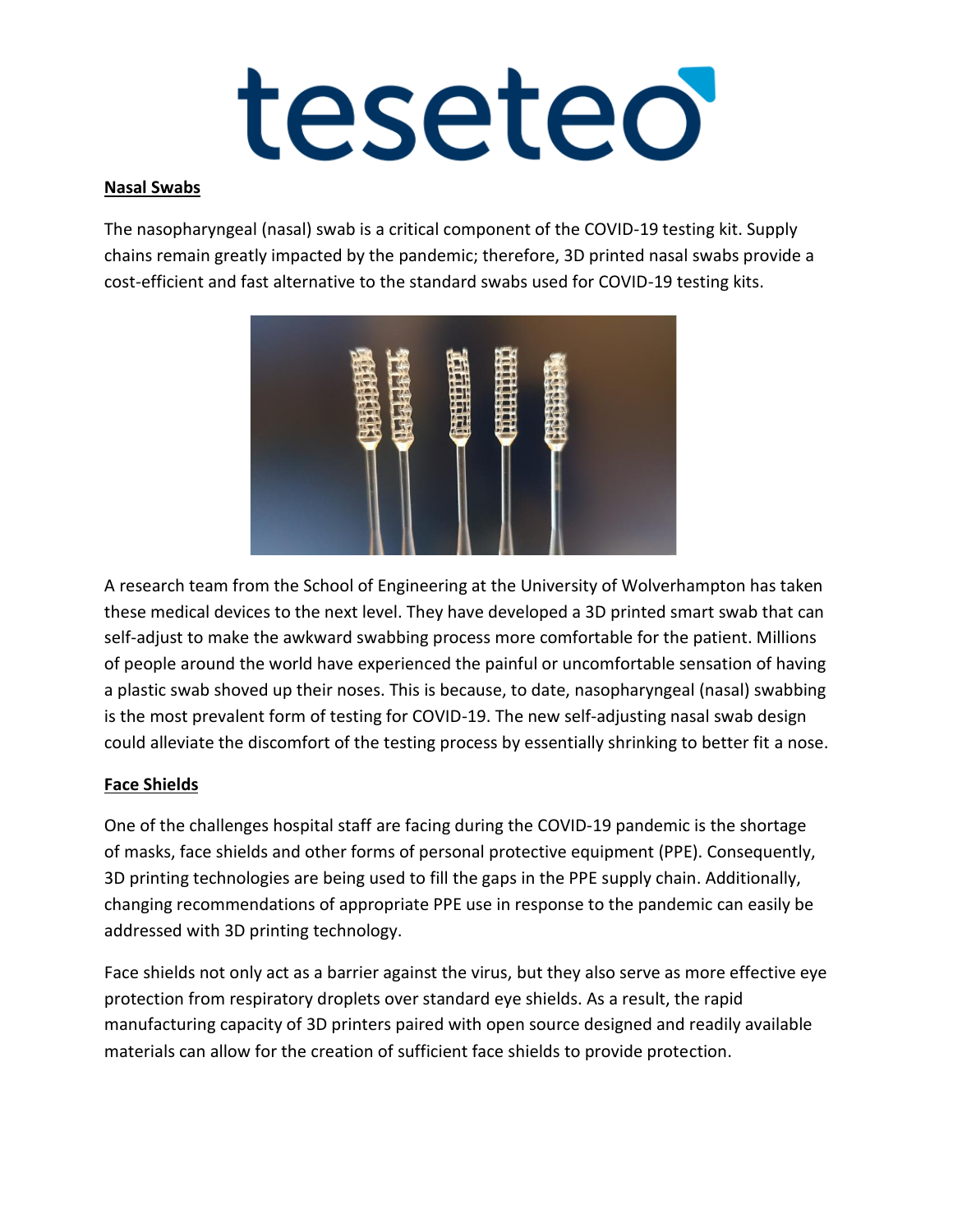### **ACTIVAT3D Copper**

Studies showed that 96% of the virus is killed in two hours and 99.2% of the virus killed in 5 hours on copper surfaces - as compared to three days on plastic, two days on stainless steel, and one day on cardboard. Although we still don't fully understand how copper kills viruses and bacteria, copper's special chemistry gives it a unique ability to lose varying numbers of electrically charged ions. These Copper ions react with moisture and oxygen to produce reactive oxygen which leads to the rupture of the outer membranes of the virus destroying it.



ACTIVAT3D copper can be used to coat surfaces that are commonly touched such as door handles, push plates and railings. It can also be used to 3D print solid copper parts. The use of copper antimicrobial surfaces can have a positive impact in hospitals and several other areas.

While copper is very common in electrical applications, it's not widely available in construction applications such as door fixtures. Copper parts are difficult to produce using traditional methods, thus 3D printing may be the only tool available to rapidly deploy copper. 3D printing technologies such as SPEE3D printers can be used to coat existing metal parts with copper and also print solid copper parts from scratch - once again proving that 3D printing technology could play a vital role in our fight against COVID-19